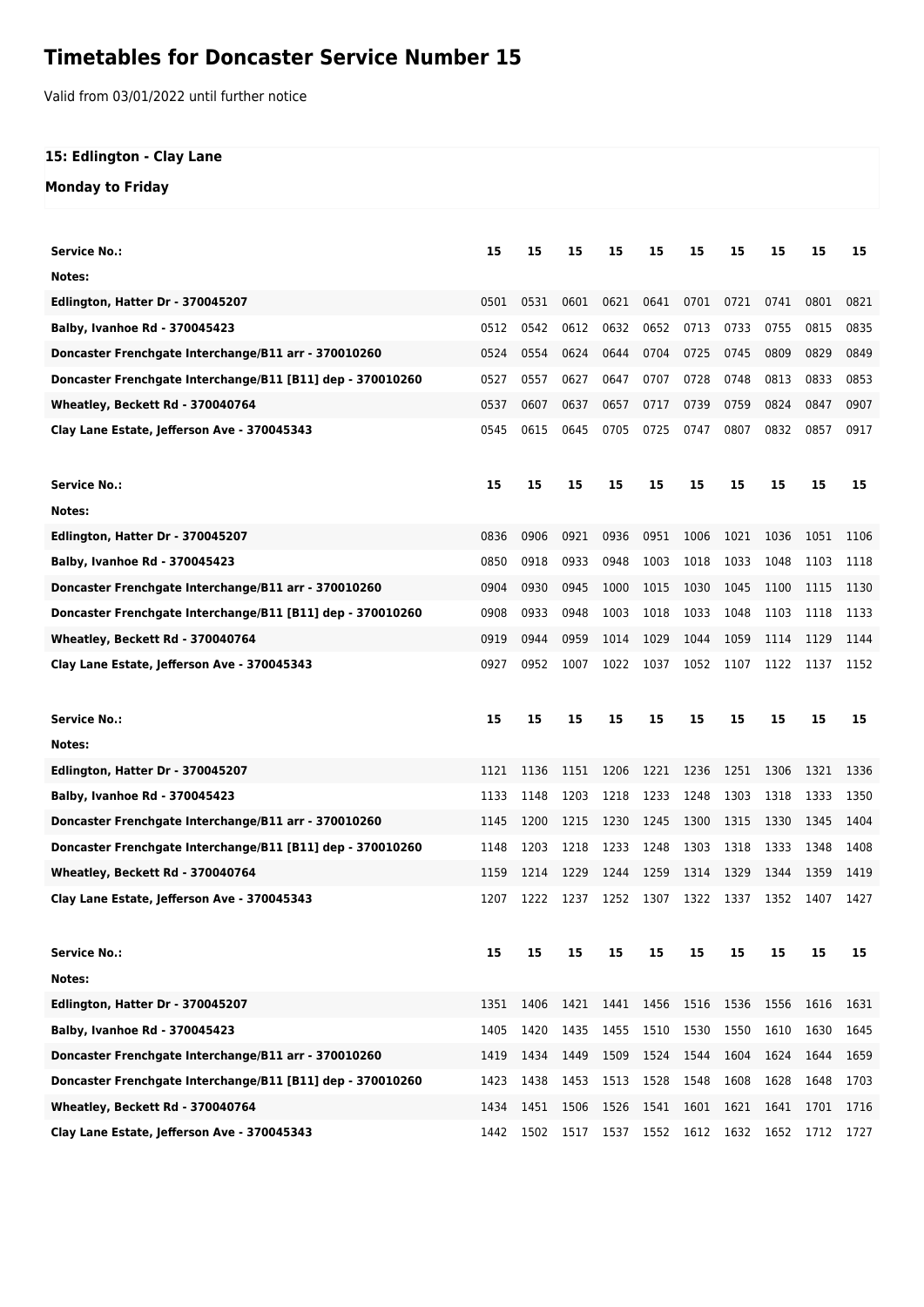| <b>Service No.:</b>                                        | 15    | 15   | 15   | 15   | 15   | 15   | 15   | 15    | 15   | 15   |
|------------------------------------------------------------|-------|------|------|------|------|------|------|-------|------|------|
| Notes:                                                     |       |      |      |      |      |      |      |       |      |      |
| Edlington, Hatter Dr - 370045207                           | 1701  | 1721 | 1736 | 1756 | 1814 | 1844 | 1914 | 1944  | 2014 | 2044 |
| Balby, Ivanhoe Rd - 370045423                              | 1713  | 1733 | 1748 | 1805 | 1823 | 1853 | 1923 | 1953  | 2023 | 2053 |
| Doncaster Frenchgate Interchange/B11 arr - 370010260       | 1725  | 1745 | 1800 | 1816 | 1835 | 1905 | 1935 | 2005  | 2035 | 2105 |
| Doncaster Frenchgate Interchange/B11 [B11] dep - 370010260 | 1728  | 1748 | 1803 | ---- | 1838 | 1908 | 1938 | 2008  | 2038 | 2108 |
| Wheatley, Beckett Rd - 370040764                           | 1739  | 1759 | 1814 | ---- | 1848 | 1918 | 1948 | 2018  | 2048 | 2118 |
| Clay Lane Estate, Jefferson Ave - 370045343                | 1747  | 1807 | 1822 | ---- | 1855 | 1925 | 1955 | 2025  | 2055 | 2125 |
| <b>Service No.:</b>                                        |       |      |      |      | 15   | 15   |      | 15    |      | 15   |
| Notes:                                                     |       |      |      |      |      |      |      |       |      |      |
| Edlington, Hatter Dr - 370045207                           |       |      |      |      | 2124 | 2154 |      | 2224  |      | 2254 |
| <b>Balby, Ivanhoe Rd - 370045423</b>                       |       |      |      |      | 2133 | 2203 |      | 2233  |      | 2303 |
| Doncaster Frenchgate Interchange/B11 arr - 370010260       |       |      |      |      | 2144 | 2214 |      | 2244  |      | 2314 |
| Doncaster Frenchgate Interchange/B11 [B11] dep - 370010260 |       |      |      |      | ---- | 2218 |      | $---$ |      | 2318 |
| Wheatley, Beckett Rd - 370040764                           |       |      |      |      | ---- | 2228 |      | $---$ |      | 2328 |
| Clay Lane Estate, Jefferson Ave - 370045343                |       |      |      |      | ---- | 2235 |      | ----  |      | 2335 |
| 15: Clay Lane - Edlington                                  |       |      |      |      |      |      |      |       |      |      |
|                                                            |       |      |      |      |      |      |      |       |      |      |
| <b>Monday to Friday</b>                                    |       |      |      |      |      |      |      |       |      |      |
|                                                            |       |      |      |      |      |      |      |       |      |      |
| <b>Service No.:</b>                                        | 15    | 15   | 15   | 15   | 15   | 15   | 15   | 15    | 15   | 15   |
| Notes:                                                     |       |      |      |      |      |      |      |       |      |      |
| Wheatley, Beckett Rd - 370046686                           | $---$ | ---- |      |      |      |      |      |       |      |      |
| Clay Lane Estate, Jefferson Ave - 370045343                |       |      |      | 0555 | 0615 | 0635 | 0650 | 0705  | 0720 | 0735 |
| Wheatley, Beckett Rd - 370045136                           | ----  |      |      | 0601 | 0621 | 0641 | 0656 | 0713  | 0730 | 0745 |
| Doncaster Intc [A8] arr - 370010245                        | $---$ |      | ---- | 0613 | 0633 | 0653 | 0706 | 0728  | 0748 | 0803 |
| Doncaster Intc [A8] dep - 370010245                        | 0436  | 0506 | 0536 | 0616 | 0636 | 0656 | 0711 | 0731  | 0751 | 0806 |
| Warmsworth, Cecil Hotel - 370045161                        | 0447  | 0517 | 0547 | 0627 | 0646 | 0707 | 0726 | 0746  | 0806 | 0821 |
| Edlington, Hatter Dr - 370045207                           | 0457  | 0527 | 0557 | 0638 | 0658 | 0719 | 0738 | 0758  | 0818 | 0833 |
|                                                            |       |      |      |      |      |      |      |       |      |      |
| <b>Service No.:</b>                                        | 15    | 15   | 15   | 15   | 15   | 15   | 15   | 15    | 15   | 15   |
| Notes:                                                     |       |      |      |      |      |      |      |       |      |      |
| Wheatley, Beckett Rd - 370046686                           | ----  | ---- | ---- | ---- | ---- | ---- | ---- | ----  | ---- |      |
| Clay Lane Estate, Jefferson Ave - 370045343                | 0755  | 0815 | 0835 | 0855 | 0910 | 0925 | 0940 | 0955  | 1010 | 1025 |
| Wheatley, Beckett Rd - 370045136                           | 0805  | 0825 | 0845 | 0903 | 0918 | 0933 | 0948 | 1003  | 1018 | 1033 |
| Doncaster Intc [A8] arr - 370010245                        | 0823  | 0843 | 0903 | 0918 | 0933 | 0948 | 1003 | 1018  | 1033 | 1048 |
| Doncaster Intc [A8] dep - 370010245                        | 0826  | 0846 | 0906 | 0921 | 0936 | 0951 | 1006 | 1021  | 1036 | 1051 |

**Edlington, Hatter Dr - 370045207** 0858 0918 0933 0948 1003 1018 1033 1048 1103 1118